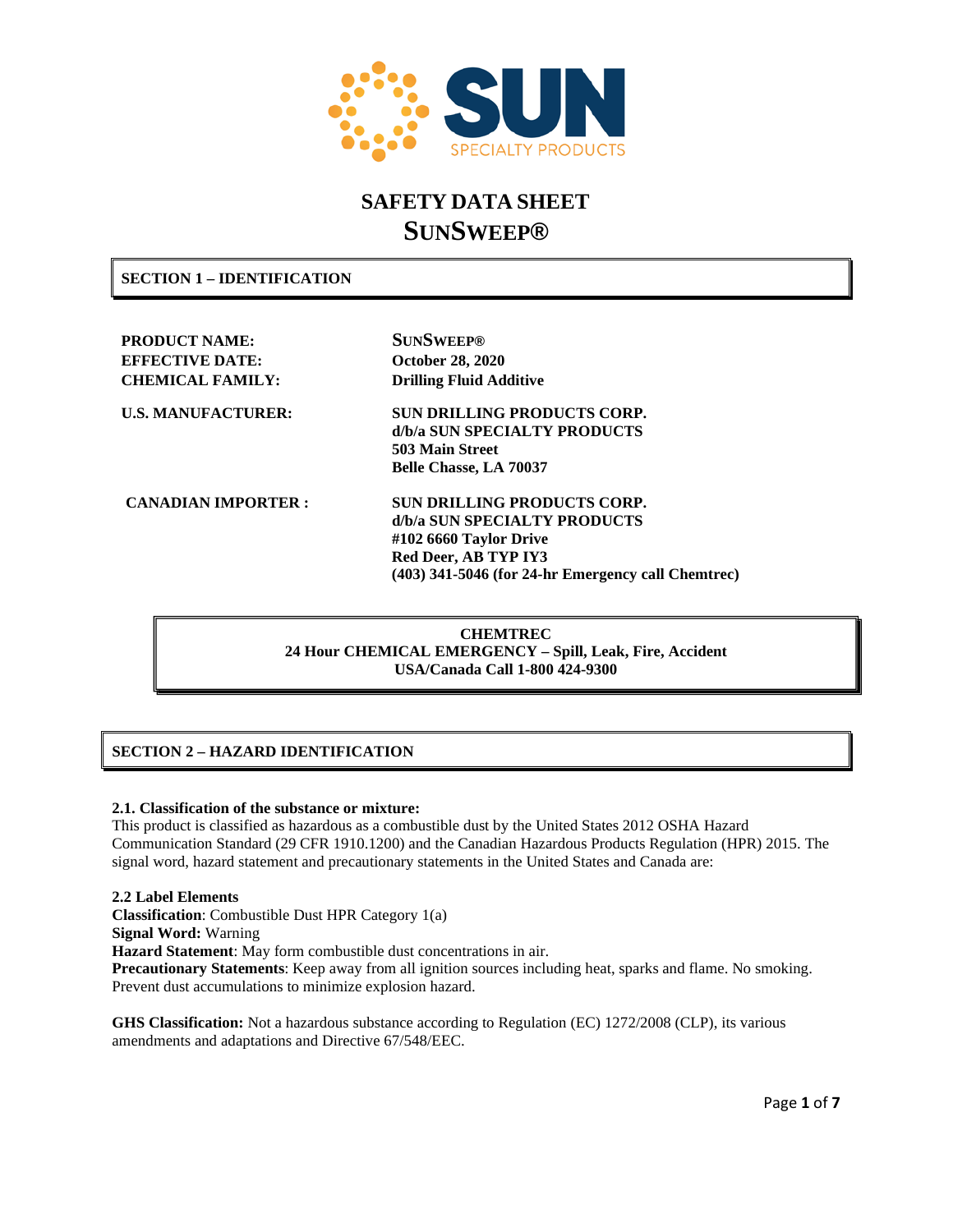

# **SECTION 3 – COMPOSITION/INFORMATION ON INGREDIENTS**

**HAZARDOUS INGREDIENT CAS NUMBER PEL\***<br>Polyethylene Terephthalate 25038-59-9 Polyethylene Terephthalate Titanium Dioxide 13463-67-7  $PEL*$  for total product (as dust)

 $15 \text{ mg/m}^3$ , total dust  $5 \text{ mg/m}^3$ , respirable fraction

\*Table Z-1 8-hr Time Weighted Avg

**The criteria for listing components in the composition are as follows: Carcinogens are listed when present at 0.1% or greater; components which are otherwise hazardous according to OSHA are listed when present at 1.0% or greater. Non-hazardous components may be listed at 3.0% or greater if not proprietary in nature. This is not intended to be complete compositional disclosure. Refer to section 14 for applicable states rightto-know and other regulatory information.**

#### **EMERGENCY OVERVIEW**

**WARNING! MAY FORM COMBUSTIBLE DUST CONCENTRATIONS IN AIR (DURING PROCESSING)**

#### **APPEARANCE/ODOR:**

White odorless fibers.

#### **SHORT TERM EXPOSURE**

**GENERAL:** No significant adverse health effects are expected to develop with normal use.

**EYES:** Slight to moderate mechanical irritant. Fibers are generally inert and exhibit no acute toxicity to the eye, but physically they may cause irritation.

**SKIN:** Persons with pre-existing skin disorders may experience slight mechanical irritation.

**INHALATION:** Persons with pre-existing respiratory disorders may experience slight irritation.

**INGESTION:** No significant adverse health effects are expected to develop if only small amounts (less than a mouthful) are swallowed.

**LISTED CARCINOGEN: NTP RoC-** Not listed. **IARC MONOGRAPHS –** Group 3: The agent is not classifiable as to its carcinogenicity to humans.

#### **SECTION 4 – FIRST AID MEASURES**

**EYE CONTACT -** In case of eye contact, flush immediately with Water for a minimum of 15 minutes; seek medical attention if contact irritation persists.

**SKIN CONTACT** – If contact with skin results in irritation, wash thoroughly with soap and water. **INHALATION** - If affected by inhalation, move to fresh air.

**INGESTION** - Rinse mouth and drink water. If swallowed, do not induce vomiting; seek immediate medical attention.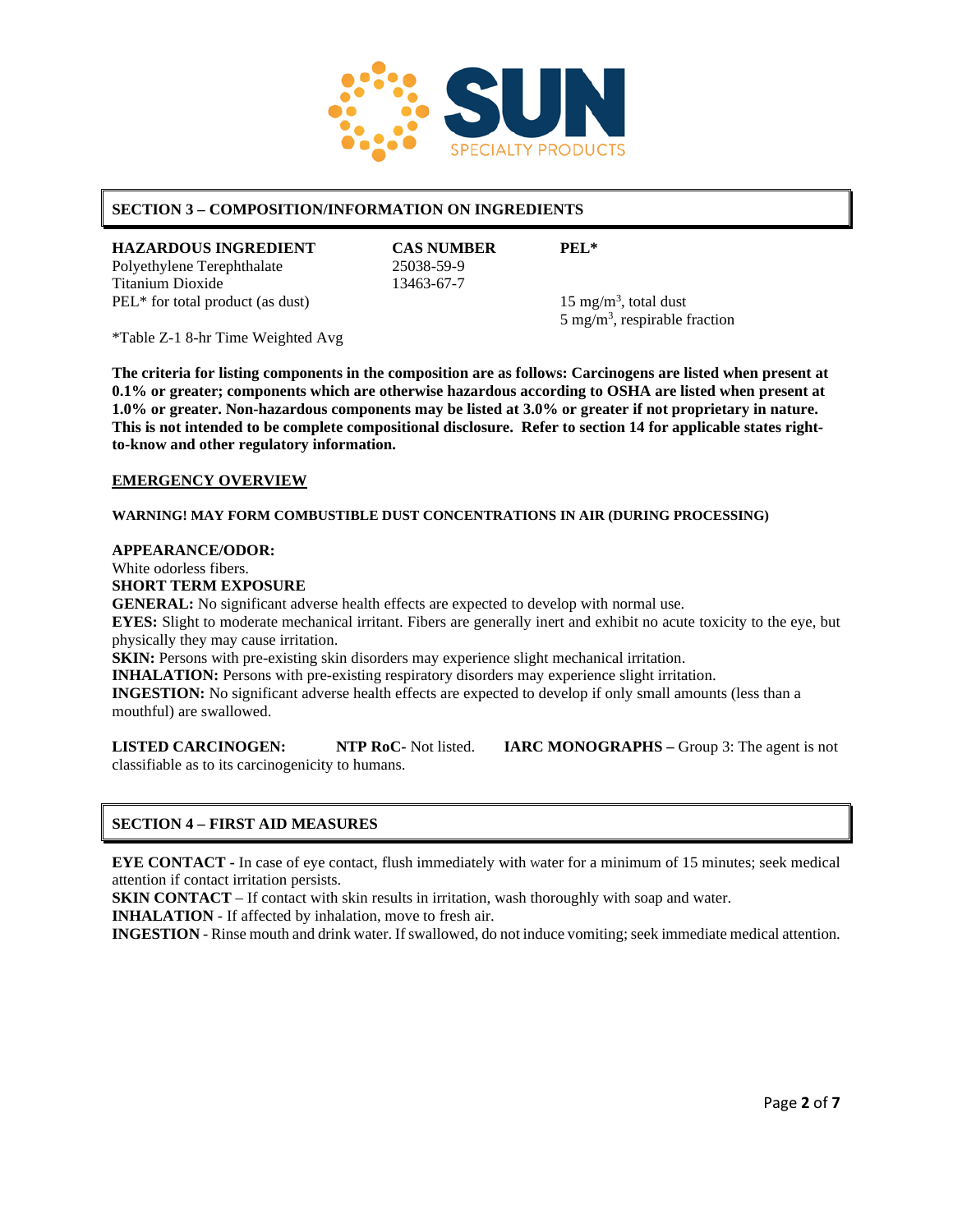

# **SECTION 5 – FIRE FIGHTING MEASURES**

# **FLASHPOINT:** >500°F, 260°C

**EXTINGUISHING MEDIA:** Use Class A foam, dry chemical, steam or water spray. A fog is recommended if water is used. DO NOT USE a solid water stream as it may scatter material and spread fire. DO NOT USE high-pressure media which could cause formation of a potentially explosive dust-air mixture.

**DECOMPOSITION PRODUCTS:** Carbon Monoxide, Carbon Dioxide, organic oxidation products, and acrid smoke.

# **LOWER FLAME LIMIT:** NA

# **HIGHER FLAME LIMIT:** NA

**COMBUSTIBLE DUST HAZARD:** Like other synthetic organic materials (plastics, resins), combustible dust can be produced by processes that reduce these fibers to a finely divided state. Precautions should include good housekeeping to avoid accumulation and dispersion of fine particles. If fine particles are produced, protection from

ignition sources and adherence to the NFPA's Standard 654 on Combustible Dust is required.

# **UNUSUAL FIRE AND EXPLOSION HAZARDS:**

Large fires may be difficult to extinguish; supplies should be cut off, adjacent structures cooled with water and fire allowed to burn out. Small fires may be controlled with extinguishing media listed above.

**FIRE FIGHTING EQUIPMENT:** Fire Fighters and others exposed to products of combustion should wear selfcontained breathing apparatus. Equipment should be thoroughly decontaminated after use.

# **SECTION 6 – ACCIDENTAL RELEASE MEASURES**

#### **CHEMICAL EMERGENCY NUMBER (24 HOURS): CHEMTREC 1-800-424-9300 USA/CANADA**

**SPILL:** In case of spill, if product cannot be collected and reused by sweeping or vacuuming, dispose of in accordance with applicable regulations. Minimize dust generation and accumulation. Avoid spillage into drains, surface, and ground water.

**RCRA STATUS:** Not regulated. Product as sold would be a nonhazardous, solid industrial waste.

# **SECTION 7 – HANDLING AND STORAGE**

Handle in accordance with good industrial hygiene and safety practices. These practices include avoiding unnecessary exposure and prompt removal of material from eyes, skin and clothing. Good housekeeping is essential in reducing possible slipping hazards.

Avoid dust formation. Dust formation that cannot be avoided must be collected regularly.

Use tested industrial vacuum cleaners or suction systems for areas with a high risk of explosion.

Do not raise dust while cleaning.

Use of a blower for cleaning is not permitted.

**HANDLING AND STORAGE:** No special storage requirements. Provide sufficient general ventilation during and after application. Avoid prolonged or repeated contact with skin, eyes and clothing. After handling this product, wash hands before eating, drinking or smoking. If necessary, take first aid action shown in Section 4.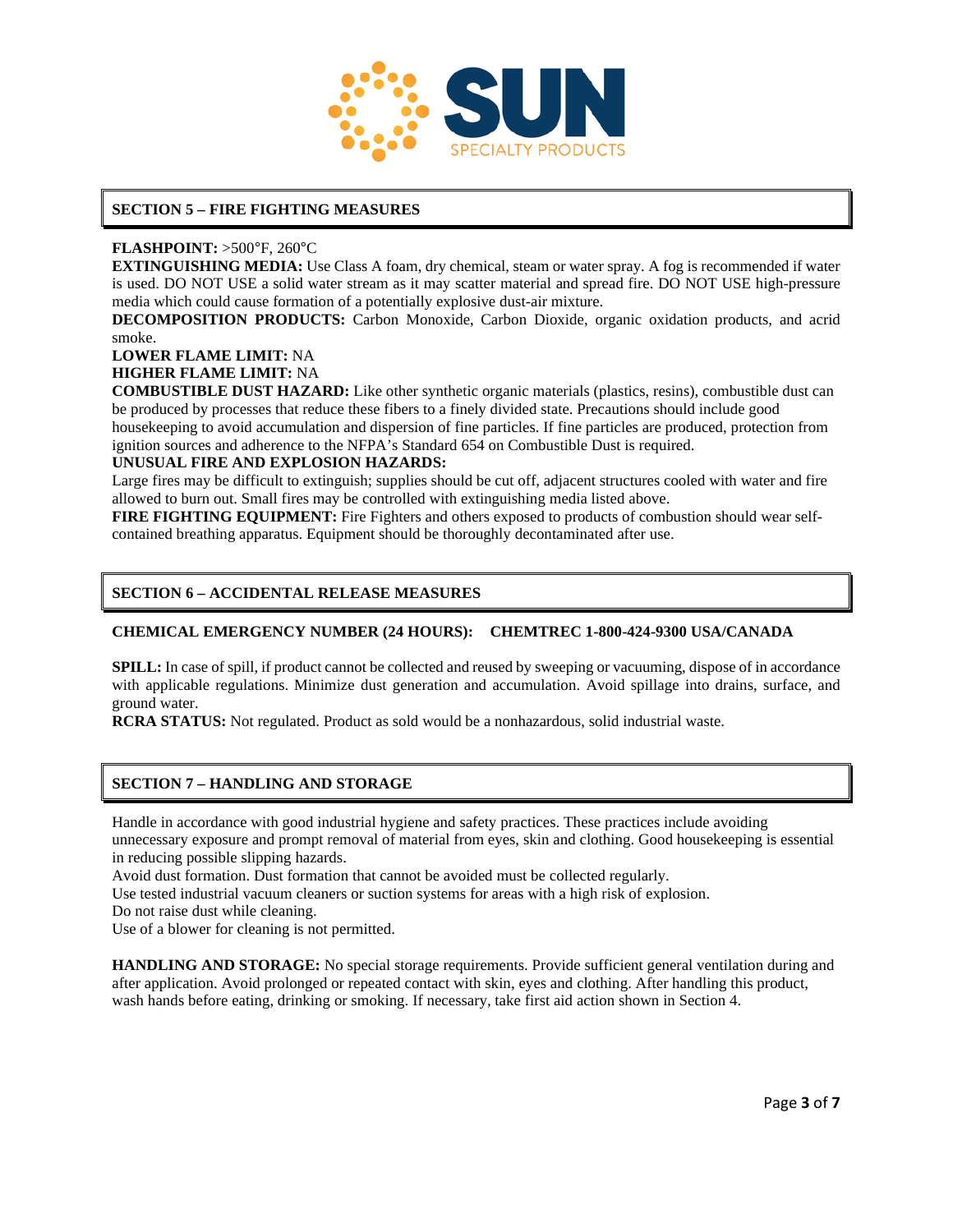

# **SECTION 8 – EXPOSURE CONTROLS/PERSONAL PROTECTION**

#### **GENERAL CONSIDERATIONS:**

Consider the potential hazards of this material (see section 3), applicable exposure limits, job activities, and other substances in the work place when designing engineering controls and selecting protective equipment.

**EYE PROTECTION:** Use goggles or safety glasses and faceshield to prevent direct eye contact. **RESPIRATORY PROTECTION:** Not normally needed. Use NIOSH-approved respirator for particulates if exposure is unknown or exceeds any permissible limits. **PROTECTIVE GLOVES:** Wear protective gloves if irritating to skin following repeated contact. **VENTILATION:** General or Local exhaust.

**LOCAL EXHAUST:** Recommended in closed places.

**Use NIOSH/MSHA approved respiratory protection equipment when airborne exposure limits are exceeded (see below). Consult the respirator manufacturer to determine appropriate type of equipment for a given application. Observe respirator use limitations specified by NIOSH/MSHA or the manufacturer. Respiratory protection programs must comply with 29 CFR 1910.134.**

**VENTILATION NOTES: Provide general or local ventilation to control exposure levels below airborne exposure limits (see below). The use of local mechanical exhaust ventilation is preferred at sources of air contamination such as open process equipment. Consult NFPA Standard 91 for design of exhaust systems.**

#### **THRESHOLD LIMIT VALUE (ACGIH TLV):** 10 mg/m3 as Total Dust.

**PROTECTIVE EQUIPMENT:** HMIS PERSONAL PROTECTION: B: Safety Glasses/Goggles, Gloves **The user should read and understand all instructions and limitations supplied with the equipment since protection is usually provided for a limited time or under certain circumstances.**

#### **SECTION 9 – PHYSICAL AND CHEMICAL PROPERTIES**

| Texturized white fibers            |
|------------------------------------|
| ND                                 |
| <b>NA</b>                          |
| 464-500°F                          |
| <b>NA</b>                          |
| <b>NA</b>                          |
| $>500^{\circ}$ F, 260 $^{\circ}$ C |
| <b>NA</b>                          |
| <b>NA</b>                          |
|                                    |
| <b>NA</b>                          |
| <b>NA</b>                          |
| <b>NA</b>                          |
| $1.30 - 1.40$ g/cm <sup>2</sup>    |
| 1.3                                |
| Insoluble                          |
| ND                                 |
| ND                                 |
| ND                                 |
| NA                                 |
|                                    |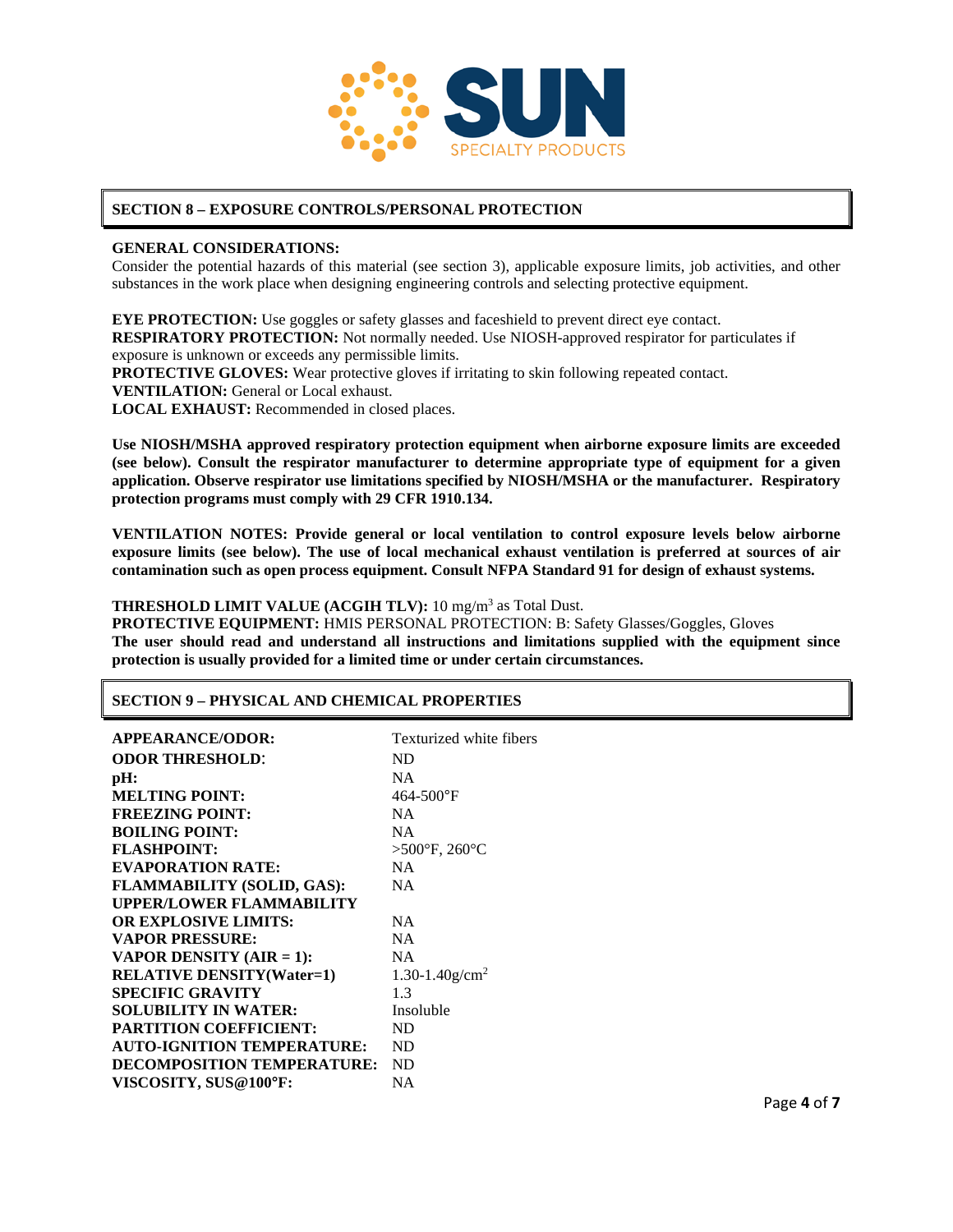

# **SECTION 10 – STABILITY AND REACTIVITY**

**HAZARDOUS POLYMERIZATION:** Will Not Occur. **INCOMPATIBLE MATERIALS:** None known.

**CHEMICAL STABILITY:** Stable under normal ambient and anticipated storage and handling conditions of temperature and pressure. **CONDITIONS TO AVOID:** Avoid excessive heat for long periods of time.

# **SECTION 11 – TOXICOLOGICAL INFORMATION**

**INFORMATION ON LIKELY ROUTES OF EXPOSURE:** Dust may irritate the respiratory tract, skin and eyes. **ACUTE TOXICITY:** There is no evidence associating single exposure to the substance with a consistent and identifiable toxic effect.

**SKIN CORROSION/IRRITATION:** Persons with pre-existing skin disorders may experience slight irritation. **SERIOUS EYE DAMAGE/IRRITATION:** May be irritating to eyes on direct contact.

**RESPIRATORY OR SKIN SENSITIZATION:** None expected.

**GERM CELL MUTAGENICITY:** No data available to indicate product or any components present at greater than 0.1% are mutagenic or genotoxic.

#### **CARCINOGENICITY:**

**IARC Monographs. Overall Evaluation of Carcinogenicity** Not listed.

**OSHA Specifically Regulated Substances (29 CFR 1910.1001-1050)** Not listed.

**US. National Toxicology Program (NTP) Report on Carcinogens** Not listed.

**STOT\*-SINGLE EXPOSURE:** There is no evidence associating single exposure to the substance with a consistent and identifiable toxic effect.

**STOT\*- REPEATED EXPOSURE:** There is no evidence associating repeated exposure to the substance with a consistent and identifiable toxic effect.

# **SECTION 12 – ECOLOGICAL INFORMATION**

**Data from laboratory studies and from scientific literature is noted below if available.**

#### **SECTION 13 – DISPOSAL CONSIDERATIONS**

**WASTE DISPOSAL:** Follow applicable governing regulations for disposal. Product as sold is nonhazardous per RCRA.

#### **SECTION 14 – TRANSPORTATION INFORMATION**

**The data provided in this section if for information only. The description shown may not apply to all shipping situations. Consult 49 CFR, or appropriate regulations to properly classify your shipment for transportation.**

**UN/NA NUMBER:** NOT REGULATED **PROPER SHIPPING NAME:** N/A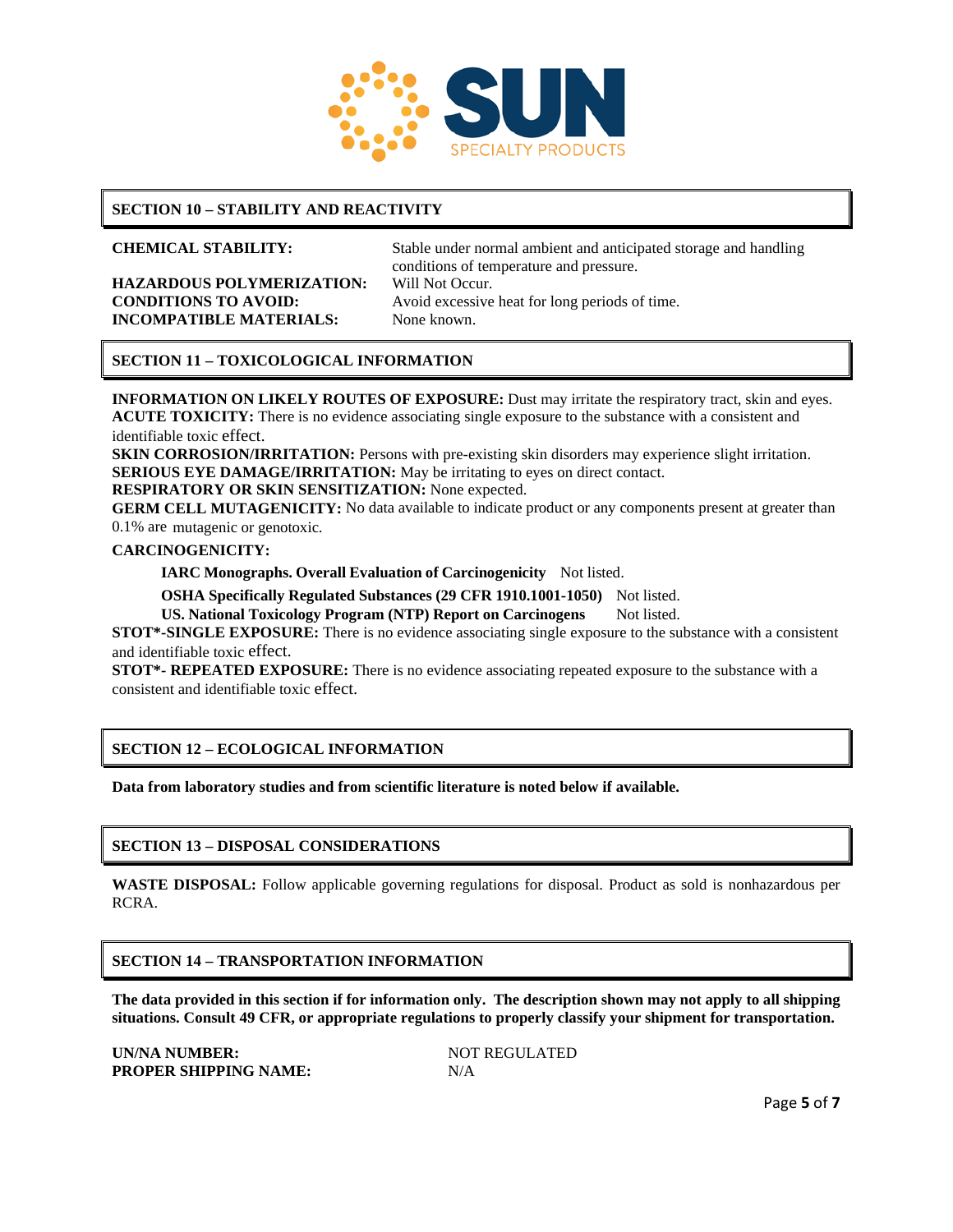

**HAZARD CLASS AND LABEL:** N/A **HARMONIZED CODE/TARIFF CODE** 550320

**PACKAGING SIZE:** 15 pounds (6.8 kilograms) per 5-gallon (18.9 liter) waterproof screw top pail

**REPORTABLE QUANTITY:** None

#### **SECTION 15 – REGULATORY INFORMATION**

| <b>SARA 311 CATEGORIES:</b>              |                                                                 |
|------------------------------------------|-----------------------------------------------------------------|
| <b>EPA ACUTE:</b>                        | N <sub>0</sub>                                                  |
| <b>EPA CHRONIC:</b>                      | N <sub>0</sub>                                                  |
| <b>EPA IGNITABILITY:</b>                 | N <sub>0</sub>                                                  |
| <b>EPA REACTIVITY:</b>                   | N <sub>0</sub>                                                  |
| <b>EPA SUDDEN RELEASE OF PRESSURE:</b>   | N <sub>0</sub>                                                  |
| <b>CERCLA RQ VALUE:</b>                  | None                                                            |
| <b>SARA TPO:</b>                         | None                                                            |
| <b>SARA RO:</b>                          | None                                                            |
| <b>EPA HAZARD WASTE#:</b>                | None                                                            |
| <b>CLEAN AIR:</b>                        | N/A                                                             |
| <b>CLEAN WATER:</b>                      | N/A                                                             |
| <b>SARA SECTION 313:</b>                 | N <sub>0</sub>                                                  |
| <b>NFPA HEALTH:</b>                      | 1                                                               |
| <b>NFPA FLAMMABILITY:</b>                | $\theta$                                                        |
| <b>NFPA REACTIVITY:</b>                  | $\Omega$                                                        |
| <b>DEA Chemical Trafficking Act:</b>     | N/A                                                             |
| <b>TSCA STATUS:</b>                      | All ingredients in this product are on the TSCA Inventory List. |
| <b>CANADIAN DOMESTIC SUBSTANCES LIST</b> | All substances contained in this product are listed on          |
|                                          | the Canadian Domestic Substances List (DSL) or are              |
|                                          | not required to be listed.                                      |
|                                          |                                                                 |

#### **SECTION 16 – OTHER INFORMATION**

**SDS Revision Date: October 28, 2020**

**FOOT NOTES: N/A** NOT APPLICABLE **ND** – NO DATA AVAILABLE  $>$  = GREATER THAN  $\lt$  = LESS THAN

**REVISION STATEMENT:** Changes have been made throughout this Safety Data Sheet. Please read the entire document.

#### **DISCLAIMER:**

**Although the information and recommendations set forth herein (hereinafter "Information") are presented in good faith and believed to be correct as of the date hereof, the Company makes no representations as to the completeness or accuracy thereof. Information is supplied upon the condition that the persons receiving this SDS will make their own determination as to its suitability for their intended purpose prior to use. Since the product is within the exclusive control of the user, it is the user's obligation to determine the conditions of safe use of this product. Such conditions should comply with all Federal Regulations concerning the Product.**